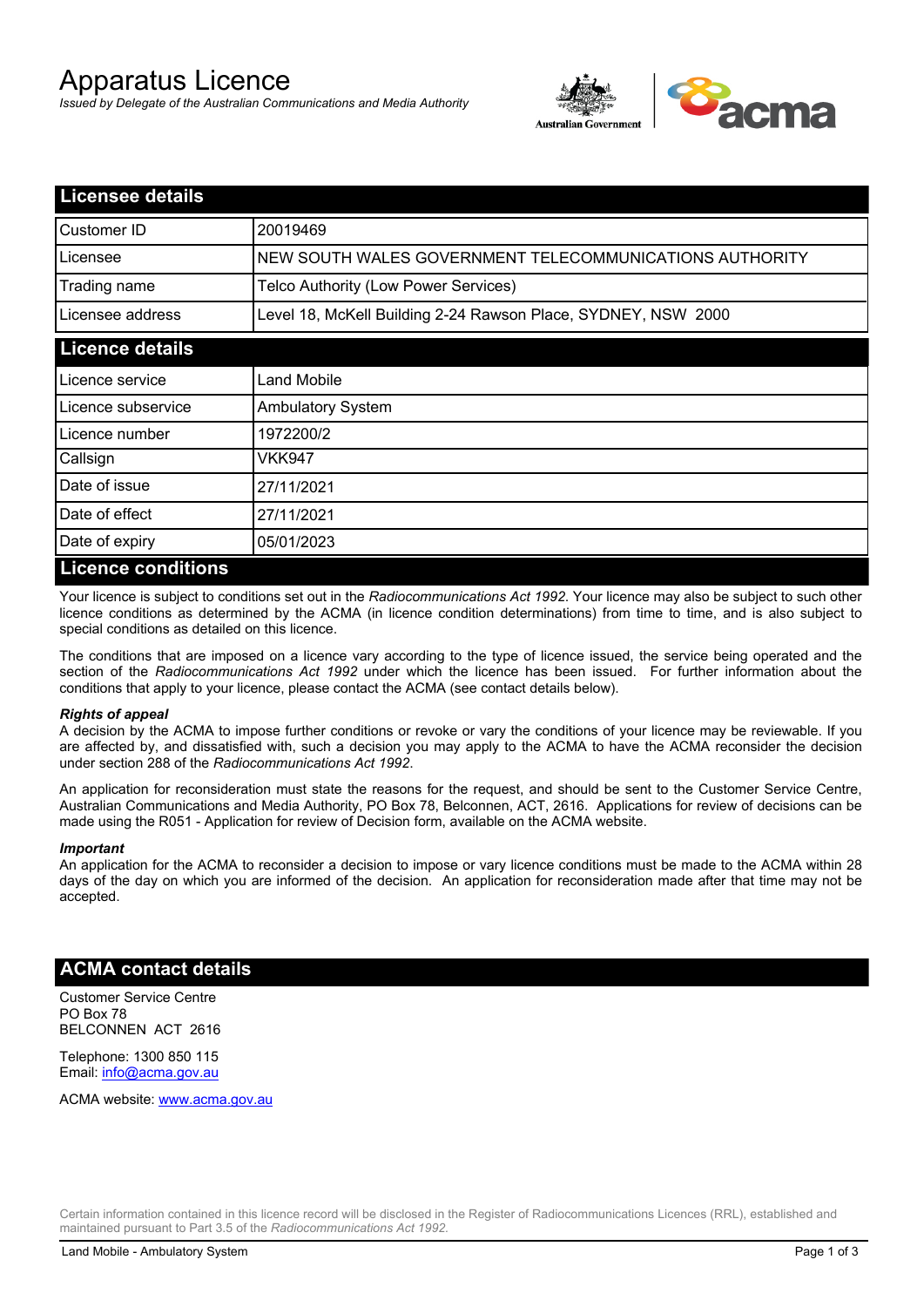# **Advisory Notes applying to licence no.: 1972200/2**

Conditions applicable to the operation of Ambulatory System station(s) authorised under this licence can be found in the Radiocommunications Licence Conditions (Apparatus Licence) Determination and the Radiocommunications Licence Conditions (Land Mobile Licence) Determination. Copies of these determinations are available from the ACMA and from the ACMA home page (www.acma.gov.au).